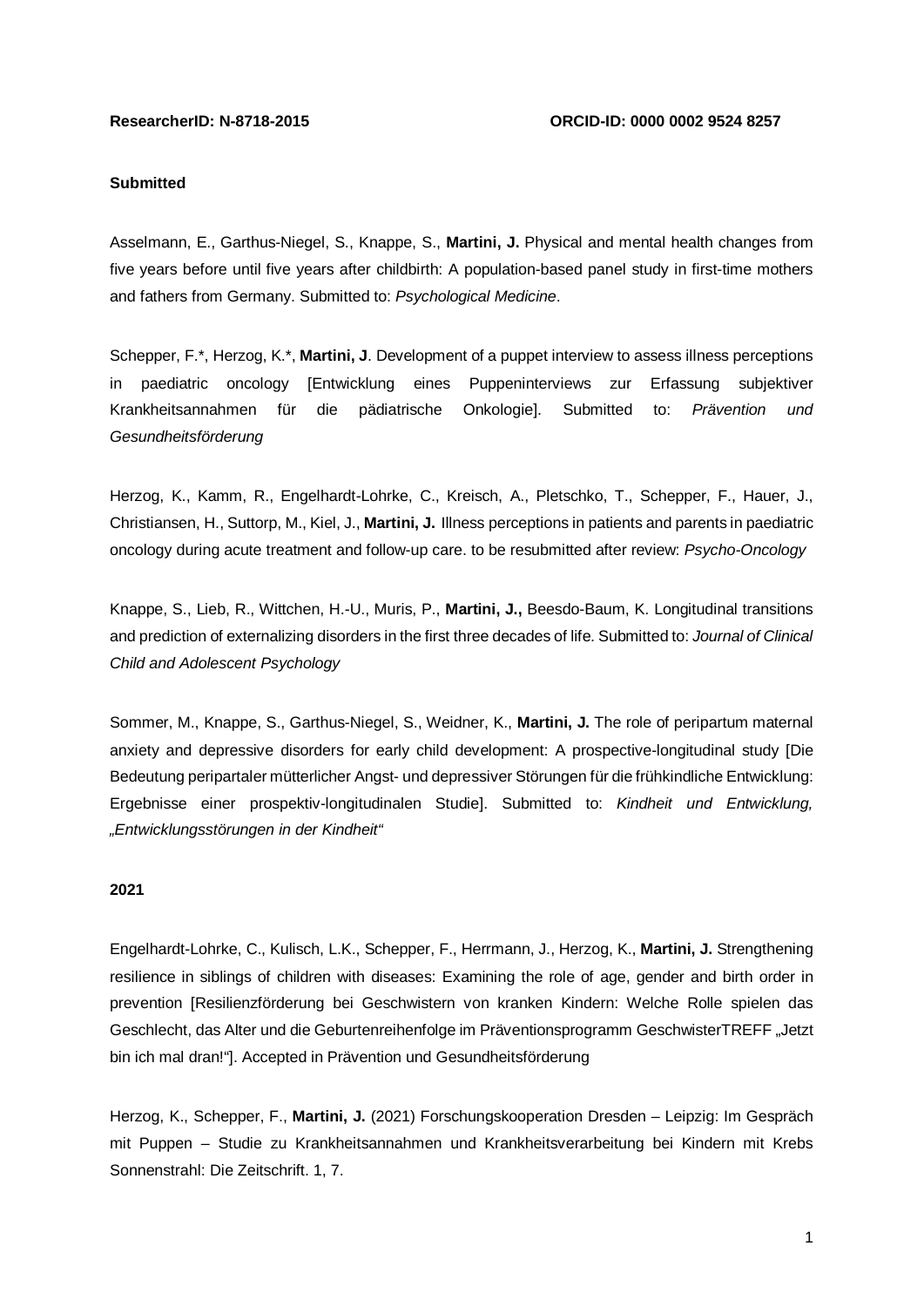Knappe, S., Petzoldt, J., Garthus-Niegel, S., Wittich, J., Puls H.-C., Huttarsch, I., **Martini, J.** (2021) Associations of partnership quality and father-to-child attachment during the peripartum period. A prospective-longitudinal study in expectant fathers. *Frontiers in Psychiatry, special issue on "Perinatal Mental Health: Expanding the Focus to the Family Context"*, 12:572755. DOI: 10.3389/fpsyt.2021.572755 **(IF 2019/2020: 3.360)**

**Martini, J.,** Leopold, K., Pfeiffer, S., Berndt, C., Boehme, A., Roessner, V., Fusar-Poli, P., Young, A.H., Correll, C.U., Bauer, M., Pfennig, A. (2021). Early detection of bipolar disorders and treatment recommendations for help-seeking adolescents and young adults: Findings of the Early Detection and Intervention Center Dresden. *International Journal of Bipolar Disorders*, 9:23. DOI: 10.1186/s40345- 021-00227-3 **(IF 2019/2020: 2.966)**

Reimelt, C., Wolff, N., Hölling, H., **Martini, J.\*,** Roessner, V.\* (2021) Siblings and birth order – Are they important for the occurrence of ADHD? *Journal of Attention Disorders, 25*(1), 81-90. DOI: 10.1177/1087054718770020. **(IF 2019: 2.799)**

Wanderer, S., Roessner, V., Strobel, A., **Martini, J.** WISC-IV profiles in children and adolescents with Chronic Tic Disorder, Attention Deficit Hyperactivity Disorder and Obsessive Compulsive Disorder: Results from a German clinical sample. Accepted: *Child and Adolescent Psychiatry and Mental Health.* **(IF 2019/2020: 3.033)**

## **2020**

Asselmann, E., Kunas S., Wittchen H.-U., **Martini, J.** (2020) Maternal personality, social support, and changes in depressive, anxiety, and stress symptoms during pregnancy and after delivery: a prospective-longitudinal study. *PLOS ONE, published August 24.* DOI: 10.1371/journal.pone.0237609 **(IF 2020: 3.240)**

Asselmann, E., Kunas S., Wittchen H.-U., **Martini, J.** (2020) Changes in psychopathological symptoms during pregnancy and after delivery: A prospective-longitudinal study in women with and without anxiety and depressive disorders prior to pregnancy. *Journal of Affective Disorders*, 263:480-490. DOI: 10.1016/j.jad.2019.11.112. **(IF 2018/2019: 4.084)**

Clever, K, Schepper, F., Maier, S., Christiansen, H. & **Martini J.** (2020) Individual and dyadic coping and fear of progression (FoP) in mothers and fathers of children with hematologic cancer. *Journal Family Process, 59*(3) 1225-1242. DOI: 10.1111/famp.12480 **(IF 2020: 3.532)**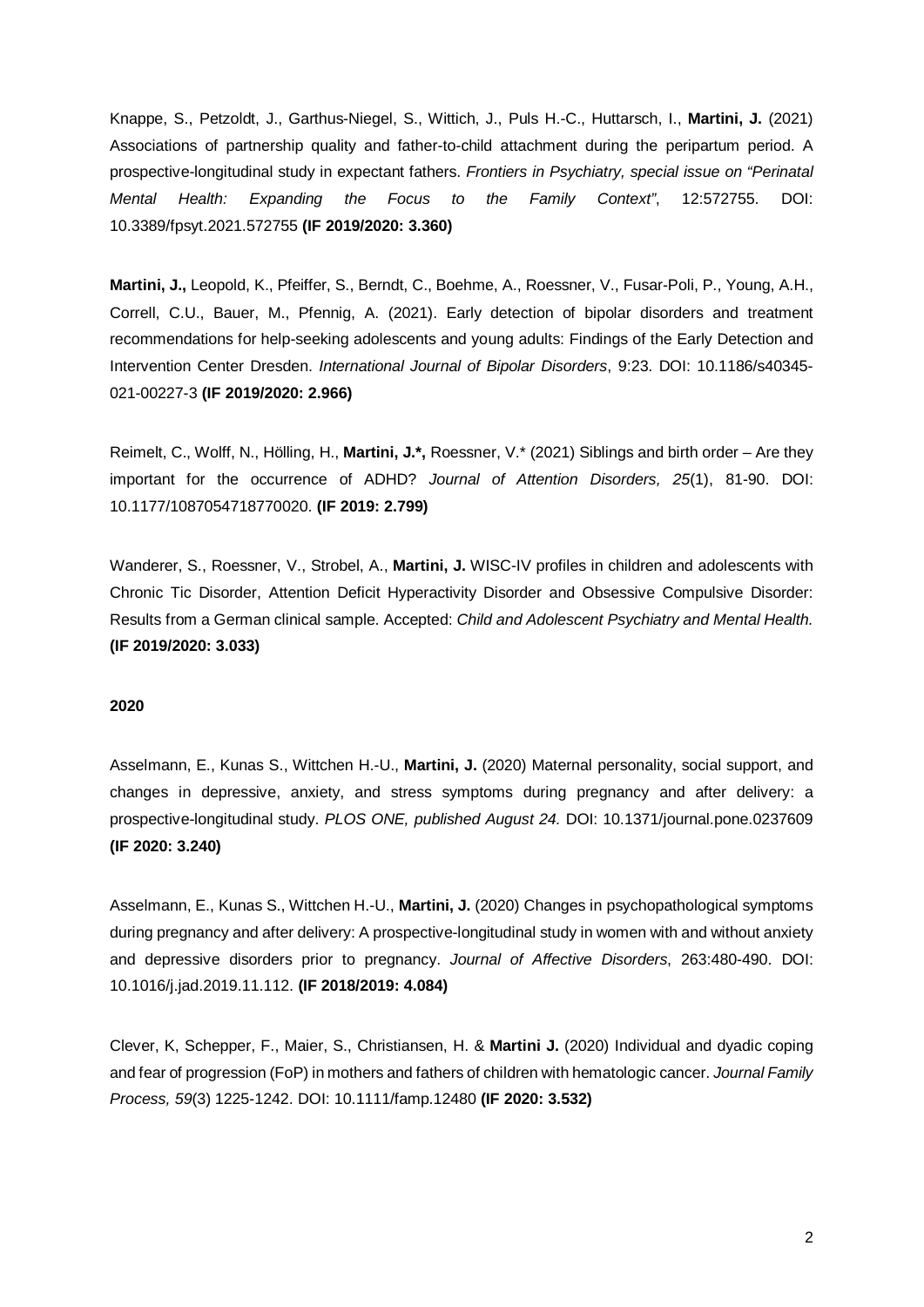Engelhardt-Lohrke, C., Schepper, F., Hermann, J., Kowalewski, K., Spilger, T., **Martini, J.** (2020) Evaluation eines manualisierten Gruppenprogrammes für Geschwister von erkrankten oder behinderten Kindern [Evaluation of a manualized group program for siblings of children with diseases or disabilities]. *Praxis der Kinderpsychologie und Kinderpsychiatrie*, 69, 203-217. **(IF 2019: 0.338)**

Hoyer, J., Wieder, G., Höfler, M., Krause, L., Wittchen, H.-U., **Martini J.** (2020) Do lifetime anxiety disorders (anxiety liability) and pregnancy-related anxiety predict complications during pregnancy and delivery? *Early Human Development*, 144, 105022. DOI: 10.1016/j.earlhumdev.2020.105022 **(IF 2018/2019: 1.853)**

Karl, M., Schaber, R., Kress, V., Kopp, M., **Martini, J**., Weidner, K., Garthus-Niegel, S. (2020) Precarious working conditions and psychosocial work stress act as a risk factor for symptoms of postpartum depression even during maternity leave: results from a longitudinal cohort study. *BMC Public Health, 20:* 1505. **(IF 2018/2019: 3.182)**

Knappe, S., Pfarr, Petzoldt, J., Härtling, S., **Martini, J.** (2020) Parental cognitions about sleep problems in infants: A systematic review. *Frontiers in Psychiatry, 11, 554221.* DOI: 10.3389/fpsyt.2020.554221 **(IF 2019/2020: 3.360)**

Luz, J. K., **Martini, J.**, Clever, K., Herschbach, P., Christiansen, H., Schepper, F. (2020) Psychometric Properties of the Fear of Progression Questionnaire for Children (FoP-Q-SF/C) / Psychometrische Eigenschaften des Progredienzangst-Fragebogens für Kinder (FoP-Q-SF/C). *Klinische Pädiatrie*, 232, 136-142. DOI: 10.1055/a-1128-0471. **(IF 2020: 1.349)**

**Martini, J.,** Beesdo-Baum, K., Garthus-Niegel, S., Wittchen, H.-U. (2020) The course of panic disorder during peripartum period and the risk for adverse child development: A prospective-longitudinal study. *Journal of Anxiety Disorders*, *266,* 722-730. DOI: 10.1016/j.jad.2020.01.018 **(IF 2020: 5.264)**

Pfennig, A., Leopold, K., **Martini, J.,** Boehme, A., Lambert, M., Stamm, T., Bermpohl, F., Reif, A., Juckel, G., Fallgatter, A.J., Kircher, T., Pfeiffer, S., Berndt, C., Rottmann-Wolf, M., Sauer, C., Ritter, P., Correll, C., Bechdolf, A., Bauer, M. (2020) Improving early recognition and intervention in people at increased risk for the development of bipolar disorder - Study protocol of a prospective-longitudinal, naturalistic cohort study (Early-BipoLife). *International Journal of Bipolar Disorders, 8(1)*:22*.* DOI: 10.21203/rs.2.19667/v1 **(IF 2019/2020: 2.966)**

Schaber, R., Karl, M., Kopp, M., Kress, V., Weidner, K., **Martini, J**., Garthus-Niegel, S. (2020) My job, my child, my house: The predictive value of job- and housework-related factors on depressive symptoms during the postpartum period. *Journal of Affective Disorders*, 272, 388-397 **(IF 2020: 4.839)**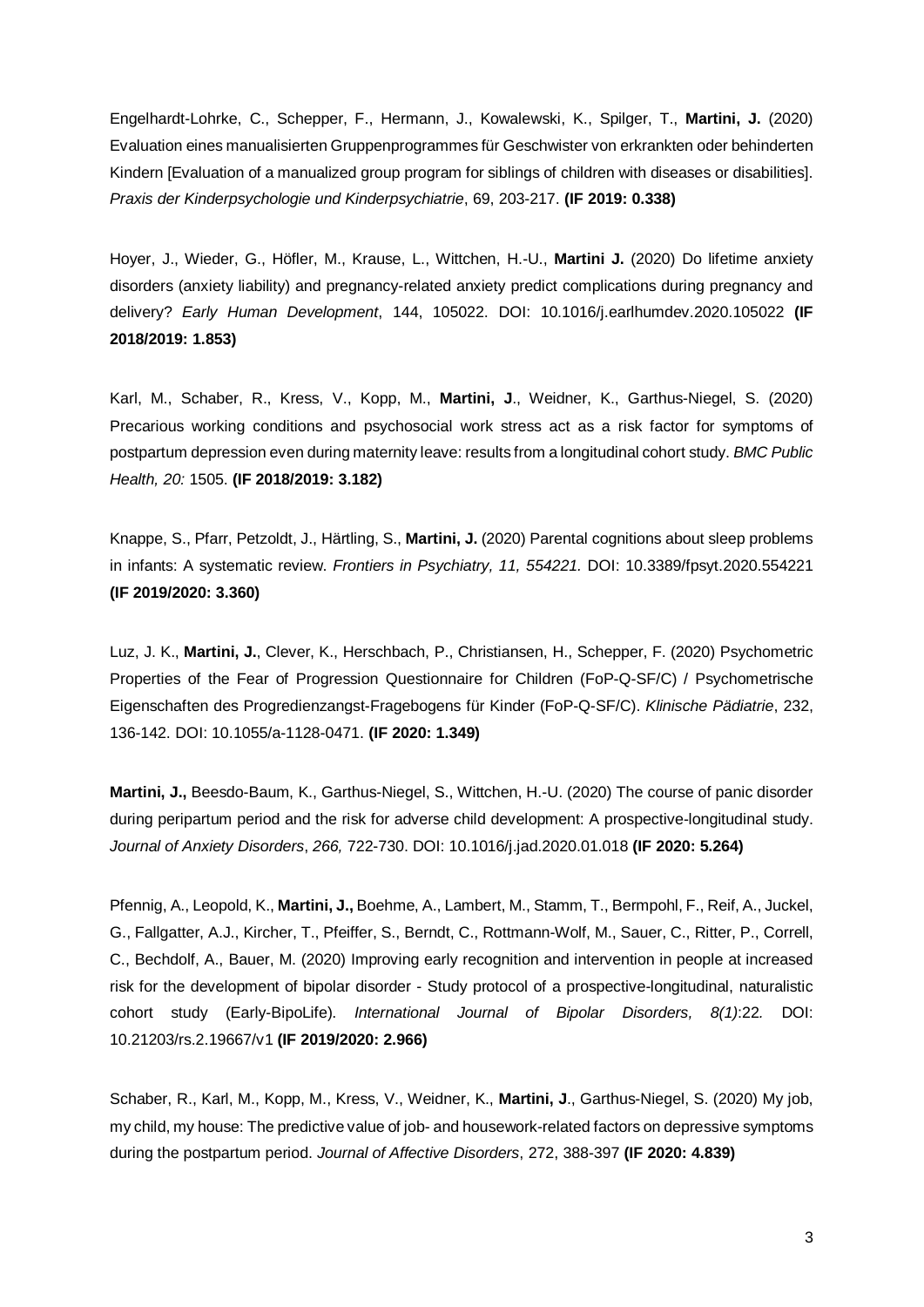Thiel, F., Iffland, L., Drozd, F., Haga, S.M., **Martini, J.,** Weidner, W., Eberhard-Gran, M., Garthus-Niegel, M. (2020) Specific relations of dimensional anxiety and manifest anxiety disorders during pregnancy with difficult early infant temperament: A longitudinal cohort study. Published online: *Archives of Women's Mental Health, 23*, 535-546. DOI: 10.1007/s00737-019-01015-w **(IF 2020: 3.633)**

## **2019**

Herrmann, J., Engelhardt-Lohrke, C., **Martini, J.,** Christiansen, H., Schepper, F. (2019) Aufwachsen als gesundes Geschwisterkind: Wie die schwere Krankheit, Behinderung oder das Versterben eines Geschwisters die Entwicklung beeinflusst: Eine Retrospektive Jugendlicher und Erwachsener. *Prävention und Gesundheitsförderung*, 14: 313-318. DOI: oi.org/10.1007/s11553-019-00717-4

**Martini, J.**, Bauer, M., Lewitzka, U., Voss, C., Pfennig, A., Ritter, D. & Wittchen, H.-U. (2019) Suicidal ideation in pregnancy: Rates, predictors and outcomes. *Journal of Affective Disorders,* 257, 518-526. DOI: 10.1016/j.jad.2019.07.040 **(IF 2019: 3.892)**

## **2018**

Asselmann, E., Venz, J., Wittchen, H.-U. **& Martini, J.** (2018) Maternal anxiety and depressive disorders prior to, during and after pregnancy and infant interaction behaviors during the Face-to-Face Still Face Paradigm at 4 months postpartum: A prospective-longitudinal study. *Early Human Development, 122, 45-53.* DOI: 10.1016/j.earlhumdev.2018.05.007 **(IF 2018: 1.012)**

Clever, K., Schepper, F., Pletschko, T., Herschbach, P., Christiansen, H. & **Martini, J.** (2018) Psychometric properties of the Fear of Progression-Questionnaire for parents of children with cancer (FoP-Q-SF/PR). *Journal of Psychosomatic Research, 107, 7-13.* DOI: 10.1016/j.jpsychores.2018.01.008 **(IF 2018: 2.827)**

Clever, K., Schepper, F., Küpper, L., Christiansen, H. & **Martini, J.** (2018) Fear of Progression in parents of children with cancer: Results of an online expert survey of professionals in pediatric oncology. *Klinische Pädiatrie, 230, 3, 130-137.* DOI: doi: 10.1055/a-0586-8921. **(IF 2018: 0.556)**

# **2017**

Garthus-Niegel, S., Ayers, S., **Martini, J.**, von Soest, T. & Eberhard-Gran, M. (2017) The impact of postpartum PTSD symptoms on child development: a population-based, two-year follow-up study. *Psychological Medicine, 47*(1), 161-170. DOI: 10.1017/S003329171600235X. **(IF 2016: 5.230)**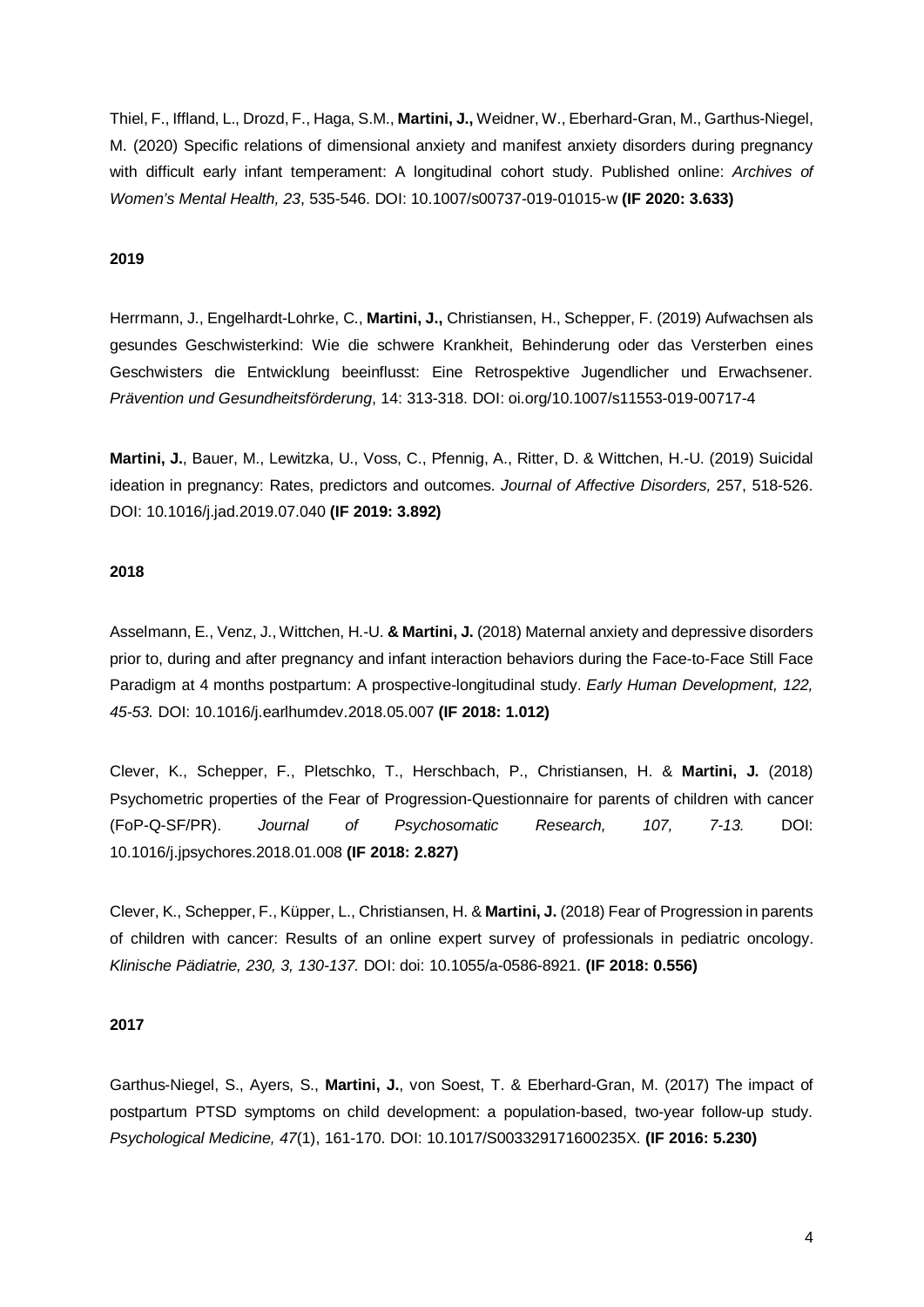Krause, L., Einsle, F., Petzoldt, J., Wittchen, H.-U. & **Martini, J.** (2017) The role of maternal anxiety and depressive disorders prior to and during pregnancy and perinatal psychopathological symptoms for early infant diseases and drug administration. *Early Human Development, 109,* 7-14*.* DOI: doi: 10.1016/j.earlhumdev.2017.03.009. **(IF 2016: 2.169)**

**Martini, J.**, Petzoldt, J., Knappe, S., Garthus-Niegel, S., Asselmann, E., Wittchen, H.-U. (2017). Infant, maternal, and familial predictors and correlates of regulatory problems in early infancy: The differential role of infant temperament and maternal anxiety and depression. *Early Human Development, 115,* 23- 31. DOI: 10.1016/j.earlhumdev.2017.08.005. **(IF 2016: 2.169)**

**Martini, J.**, Petzoldt, J., Knappe, S., Garthus-Niegel, S., Asselmann, E. & Wittchen, H.-U. (2017) Psychische Störungen bei Frauen: Verlauf und Besonderheiten im Zusammenhang mit den reproduktiven Phasen. *Frauenheilkunde up2date, 11*(3), 267-285.

**Martini, J**., Weidner, K., Junge-Hoffmeister, J., Garthus-Niegel, S. (2017) Postpartale posttraumatische Belastungsstörung: Bedingungsfaktoren, diagnostische Besonderheiten und Implikationen für die kindliche Entwicklung. *Trauma und Gewalt, 11(4), 280-293.*

Schepper, F., Beyer, L., Dietrich, N. & **Martini, J.** (2017) Training zur Emotionsregulation für Geschwisterkinder. In der Sektion: Vereine stellen sich vor: Verbund für Geschwister und Elternhilfe Leipzig e.V.. *Kinder- und Jugendmedizin, 1*, 1.

## **2016**

Asselmann, E., Hoyer, J., Wittchen, H.-U. & **Martini, J.** (2016) Sexual problems during pregnancy and after delivery among women with and without anxiety and depressive disorders prior to pregnancy: A prospective-longitudinal study. *Journal of Sexual Medicine, 13,* 95-104*.* DOI: 10.1016/j.jsxm.2015.12.005. **(IF 2016: 2.978)**

Asselmann, E., Wittchen, H.-U., Erler, L. & **Martini, J.** (2016) Peripartum changes in social support among women with and without anxiety and depressive disorders prior to pregnancy - a prospectivelongitudinal study. *Archives of Women's Mental Health,* 19, 6, 943-952. DOI: 10.1007/s00737-016-0608- 6 **(IF 2016: 2.275)**

Asselmann, E., Wittchen, H.-U., Petzoldt, J. & **Martini, J.** (2016) Peripartum changes in partnership quality in women with and without anxiety and depressive disorders prior to pregnancy: A prospectivelongitudinal study. *Archives of Women's Mental Health, 19*(2) 281-290. 12.08.2015. DOI: 10.1007/s00737-015-0556-6 **(IF 2016: 2.275)**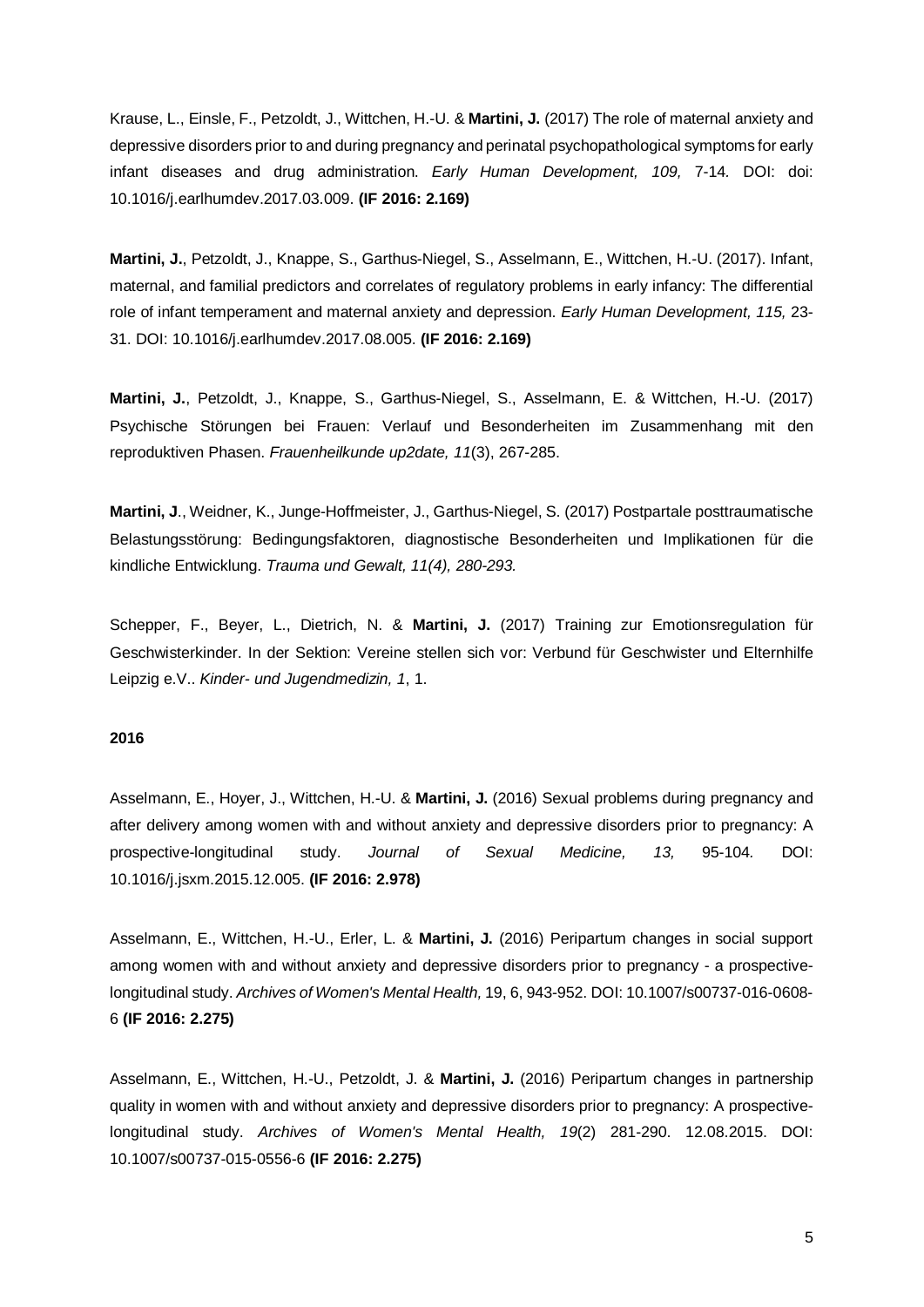Kraft, A., Knappe, S., Petrowski, K., Petzoldt, J. & **Martini, J.** (2016) Unterschiede in der Mutter-Kind-Bindung bei Frauen mit und ohne Soziale Phobie. *Zeitschrift für Kinder- und Jugendpsychiatrie und – psychotherapie, 44, 1-9.* **(IF 2016: 1.042)**

**Martini, J.** (2016) Die Depression-Angst-Stress-Skala für die Peripartalzeit (DASS-P). In: V. Mall & A. Friedmann (Hrsg). Frühe Hilfen in der Pädiatrie. Ein Leitfaden für die klinische Praxis. (S. 266-267). Heidelberg: Springer.

**Martini, J.,** Asselmann, E., Einsle, F. & Wittchen H.-U. (2016) A prospective-longitudinal study on the association of anxiety disorders prior to pregnancy and pregnancy- and child-related fears. *Journal of Anxiety Disorders, 40,* 58-66. **(IF 2016: 3.105)**

**Martini, J.,** Knappe, S., Garthus-Niegel, S. & Hoyer, J. (2016) Psychische Störungen bei Frauen. Besonderheiten im Zusammenhang mit den reproduktiven Phasen. [Mental disorders in women: Natural course during premenstrual phases, peripartum period and perimenopause]. *Fortschritte der Neurologie Psychiatrie, 84*(07), 432-449. **(IF 2014: 0.629)**

**Martini, J.**, Wittich, J., Taubert, L. & Strobel, A. (2016) Fragebögen zu Erziehungseinstellungen im Säuglings- und Kleinkindalter. In: V. Mall & A. Friedmann (Hrsg). Frühe Hilfen in der Pädiatrie. Ein Leitfaden für die klinische Praxis. (S. 268-273). Heidelberg: Springer.

Petzoldt, J., Wittchen, H.-U. & **Martini, J.** (2016). Specific relations of maternal anxiety and depressive disorders prior to, during and after pregnancy and infants' crying, feeding and sleeping problems. (Abstract). *Infant Mental Health Journal, 37*(S1), 353. **(IF 2016: 1.650)**

Petzoldt, J., Wittchen, H. U., Einsle, F., & **Martini, J.** (2016). Maternal anxiety versus depressive disorders: specific relations to infants' crying, feeding and sleeping problems. *Child: Care, Health and Development, 42*(2), 231-245. DOI: 10.1111/cch.12292. **(IF 2016: 1.445)**

Schepper, F., Beyer, L., Dietrich, N. & **Martini, J.** (2016) Training zur Emotionsregulation für Geschwisterkinder. In der Sektion: Vereine stellen sich vor: Verbund für Geschwister und Elternhilfe Leipzig e.V.. *Nervenheilkunde, 9*, 627.

Wolff, N., Rubia, K., Knopf, H., Hölling, H., **Martini, J.**, Ehrlich, S., Rößner, V. (2016). Reduced pain perception in children and adolescents with ADHD is normalized by methylphenidate. *Child and Adolescent Psychiatry and Mental Health*, 10: 24. DOI: 10.1186/s13034-016-0112-9 **(IF 2016: 1.538)**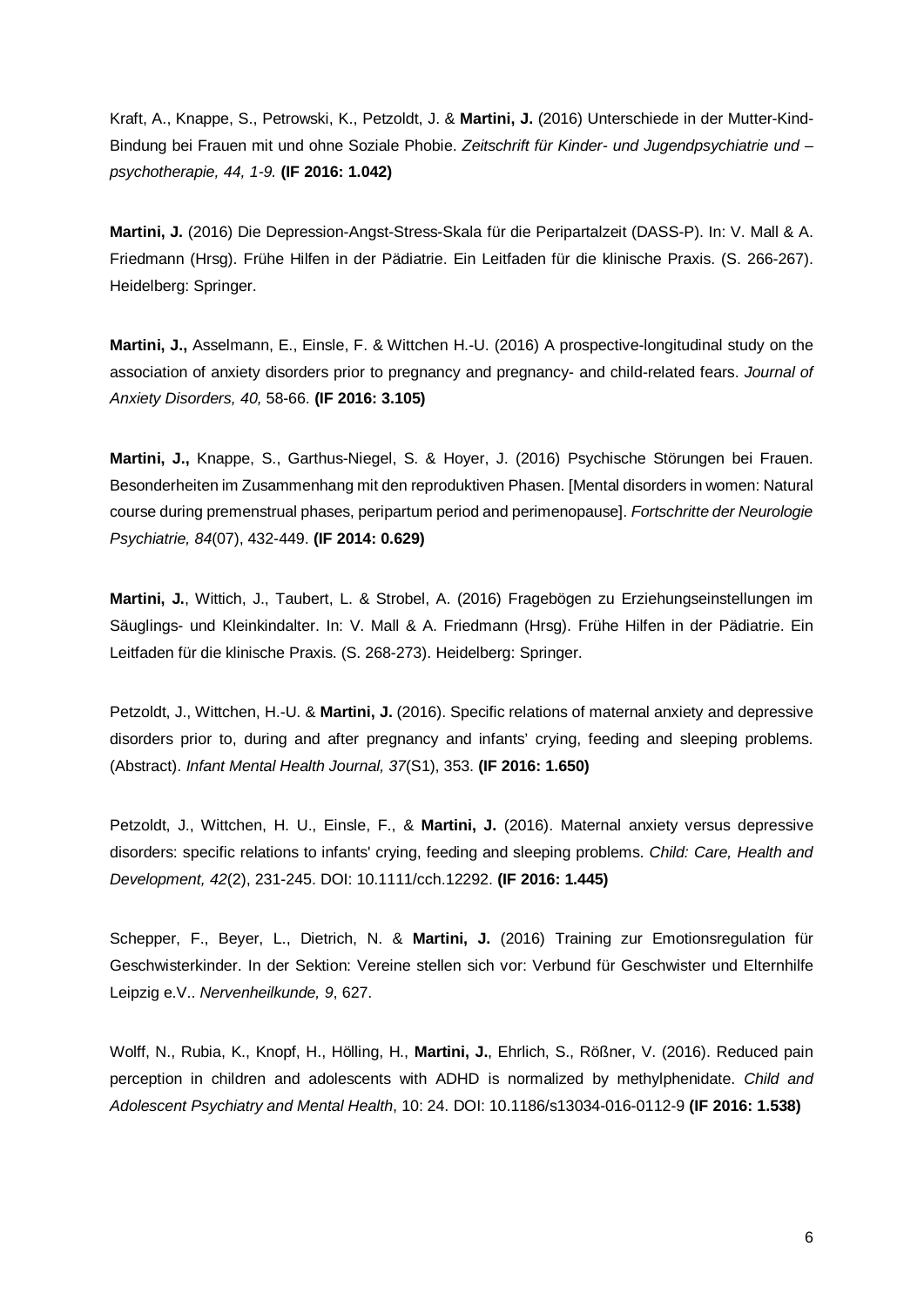## **2015**

**Martini, J.** (2015). Reproduktiver Subtyp der Depression (Reproductive subtype of depression). In: E. Brähler & H.-W. Hoefert (Hrsg.), *Lexikon der Modernen Krankheiten* (S. 427-431)*.* Berlin, Medizinisch Wissenschaftliche Verlagsgesellschaft.

**Martini, J.** & Einsle, F. (2015). Prämenstruelles Syndrom und Prämenstruelle Dysphorische Störung (Premenstrual syndrome and Premenstrual dysphoric disorder). In: E. Brähler & H.-W. Hoefert (Hrsg.), *Lexikon der Modernen Krankheiten* (S. 386-389)*.* Berlin, Medizinisch Wissenschaftliche Verlagsgesellschaft.

**Martini, J.**, Petzoldt, J., Einsle, F., Beesdo-Baum, K. & Wittchen, H.-U. (2015) Risk factors and course patterns of anxiety and depressive disorders during pregnancy and after delivery: A prospective longitudinal study. *Journal of Affective Disorders, 175,* 385-395. DOI: 10.1016/j.jad.2015.01.012 **(IF 2015: 3.570, highly cited in Web of Science)**

Petzoldt, J. & **Martini, J.** (2015). Regulationsstörungen der frühen Kindheit (Regulatory disorders in early infancy). In: E. Brähler & H.-W. Hoefert (Hrsg.), *Lexikon der Modernen Krankheiten* (S. 406-410)*.* Berlin, Medizinisch Wissenschaftliche Verlagsgesellschaft.

Petzoldt, J., Wittchen, H.-U. & **Martini, J.** (2015). Maternal anxiety and depressive disorders prior to pregnancy predict infant insomnia disorder. (Abstract). *Archives of Women's Mental Health, 18*(2), 406. **(IF 2015: 2.619)**

Schepper, F., Abel, K. & **Martini, J.** (2015). Progredienzangst bei Eltern krebskranker Kinder: Adaptation eines Fragebogens und Korrelate (Fear of progression in parents of children with cancer: Adaptation of the Fear of Progression Questionnaire and correlates). *Klinische Pädiatrie, 227,* 151-156. DOI: 10.1055/s-0035-1545352 **(IF 2012: 1.904)**

Winkel, S., Einsle, S., Pieper, L., Höfler, M., Wittchen, H.-U. & **Martini, J.** (2015) Associations of anxiety, depressive disorders and body weight with hypertension during pregnancy. *Archives of Women's Mental Health, 18,* 473-483. DOI: 10.1007/s00737-014-0474-z. **(IF 2015: 2.619)**

# **2014**

**Martini, J.**, Winkel, S. & Einsle, F. (2014). Menstruelle Zyklusstörungen, Prämenstruelles Syndrom und Prämenstruelle Dysphorische Störung. In: J. Bitzer & H.-W. Hoefert (Hrsg.), *Psychologie in der Gynäkologie* (S. 217-239)*.* Lengerich, Pabst Science Publishers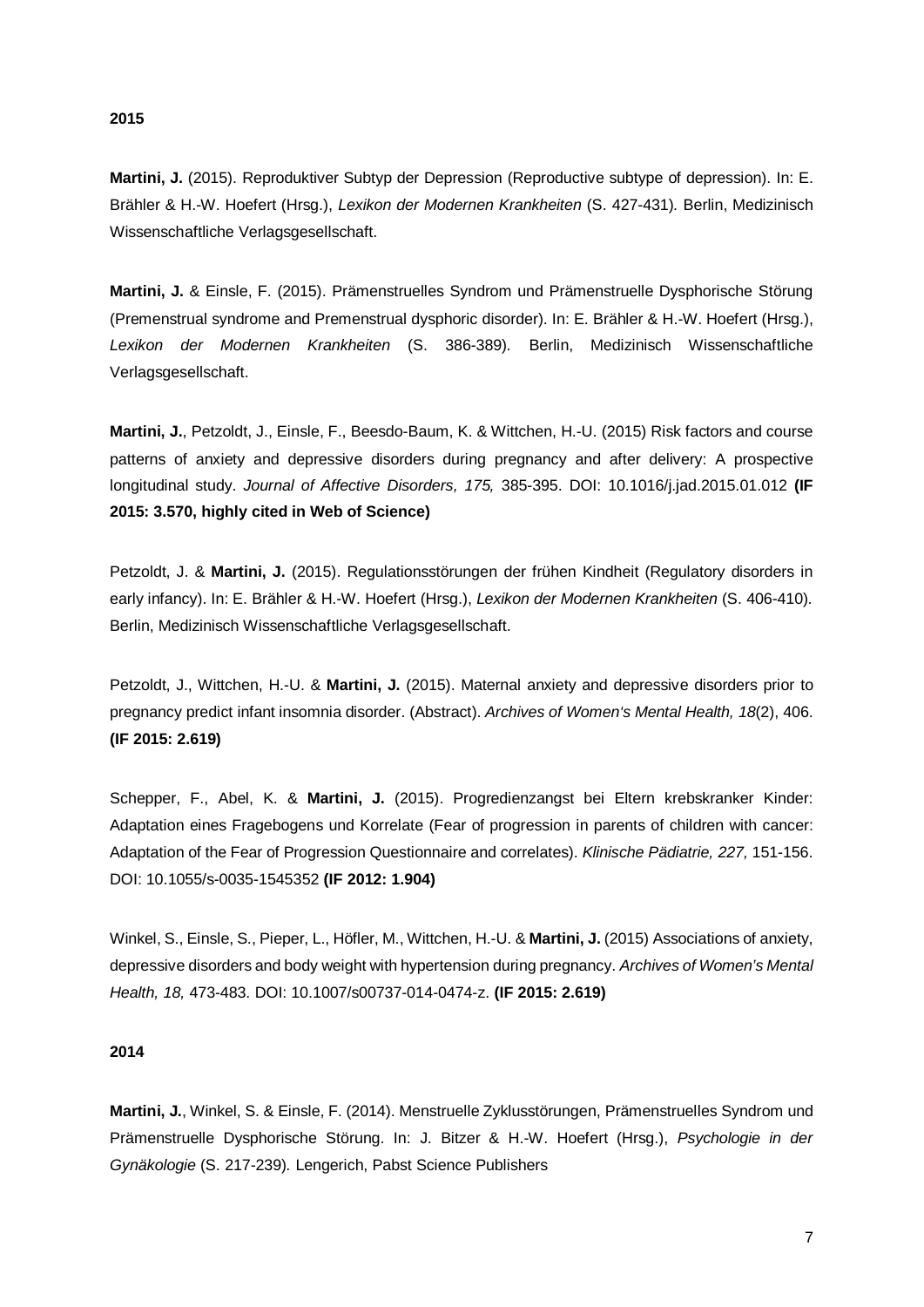Petzoldt, J., Wittchen, H.-U., Wittich, J., Einsle, F., Höfler, M. & **Martini, J.** (2014). Maternal anxiety disorders predict excessive infant crying: A prospective longitudinal study. *Archives of Disease in Childhood, 99,* 800-806. DOI: 10.1136/archdischild-2013-305562. **(IF 2014: 2.899)**

# **2013**

**Martini, J.**, Petzoldt, J., Wittich, J & Wittchen, H.-U. (2013). Course of DSM-IV social anxiety disorders during pregnancy and postpartum. (Abstract). *European Neuropsychopharmacology*, 23, S517. **(IF 2014: 4.369)**

**Martini, J.**, Wittich, J. & Knappe, S. (2013). "Der Apfel fällt nicht weit vom Stamm": Von der familiären Übertragung psychischer Störungen. In: J. Reichert, M. Rüdiger (Hrsg.), *Psychologie in der Kinderheilkunde – Beiträge psychologischer Forschung und Praxis für die Neonatologie* (S. 90-111)*.* Göttingen, Hogrefe.

**Martini, J.\*,** Wittich, J\*., Petzoldt, J., Winkel, S., Einsle, F., Siegert, J., Höfler, M., Beesdo-Baum, K. & Wittchen, H.-U. (2013). Maternal anxiety disorders prior to conception, psychopathology during pregnancy and early infants' development: A prospective longitudinal study. *Archives of Women's Mental Health, 16,* 549-560. DOI: 10.1007/s00737-013-0376-5. **(IF 2013: 1.955)**

Petzoldt, J., Wittchen, H. U., Wittich, J. & **Martini, J.** (2013). Perinatal maternal DSM-IV anxiety and depressive disorders and regulatory disorders in the offspring. (Abstract.) *European Neuropsychopharmacology, 23,* S584-S585. **(IF 2014: 4.369)**

Winkel, S., Einsle, F., Wittchen, H.-U. & **Martini, J.** (2013). Premenstrual symptoms are associated with psychological and physical symptoms in early pregnancy*. Archives of Women's Mental Health, 16,* 2, 109-115. DOI: 10.1007/s00737-012-0322-y. **(IF 2013: 1.357)**

# **2012**

Goodwin, R. D., Beesdo-Baum, K., **Martini, J.**, Knappe, S., Höfler, M., Behrendt, S., Lieb, R., Wittchen, H.-U. (2012) Maternal nicotine dependence and prenatal smoking and their association with mental disorders among offspring from the community. (Abstract.) *Comprehensive Psychiatry, 54*(1), e4. **(IF 2012: 2.376)**

Petzoldt, J., **Martini, J.** & Wittich, J. (2012). Does maternal anxiety and depression before and during pregnancy predict excessive crying during early infancy? (Abstract.) *European Neuropsychopharmacology, 22*(Suppl. 2)*,* 426. **(IF 2012: 4.595)**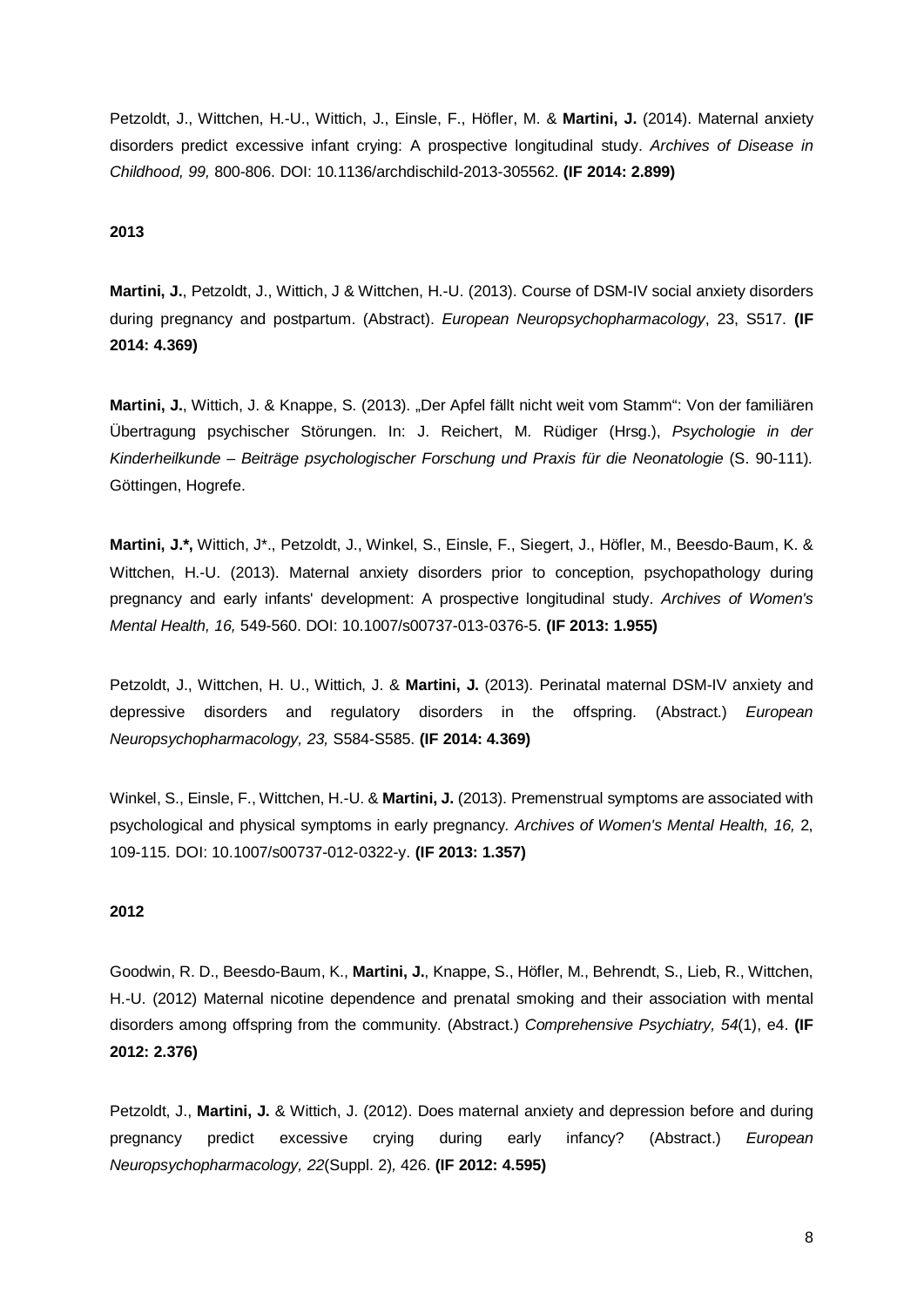Wieder, G., **Martini, J.**, Wittich, J., Petzoldt, J. & Einsle F. (2012). Blood pressure in early pregnancy mediates the association between maternal anxiety and pregnancy complications. (Abstract.) *European Neuropsychopharmacology, 22*(Suppl. 2), 371. **(IF 2012: 4.595)**

## **2011**

**Martini, J.** (2011) Anxiety disorders and self-perceived distress before birth: Associations with postpartum depression and obstetric, neonatal and childhood outcomes. (Abstract.) *Infant Mental Health Journal, 32*(Suppl. 3), 145. **(IF 2011: 0.535)**

**Martini, J.** (2011). Wenn das Muttersein nicht glücklich macht. *Ärztliche Praxis Neurologie Psychiatrie, 3,* 26-28*.*

## **2010**

Knappe, S. & **Martini, J.** (2010). Social anxiety disorder and the family: From risk factor research towards a family-based approach in prevention and intervention? In: C. L. Goossens (Hrsg.), *Family Life: Roles, Bonds, and Impact* (S. 1-32). Nova Science Publishers, Inc.

**Martini, J.\***, Knappe, S.\*, Beesdo-Baum, K., Lieb, R. & Wittchen, H.-U. (2010). Anxiety disorders before birth and self-perceived distress during pregnancy: Associations with maternal depression and obstetric, neonatal and early childhood outcomes. *Early Human Development, 86*(5)*,* 305–310. DOI: 10.1016/j.earlhumdev.2010.04.004. **(IF 2010: 1.587)**

**Martini, J.**, Knappe, S., Beesdo-Baum, K., Fehm, L., Lieb, R. & Wittchen (2010). Mütterliche Angststörungen und Stress in der Schwangerschaft: Zusammenhänge mit postpartalen Depressionen, Geburtskomplikationen und frühkindlichen Auffälligkeiten. (Abstract.) *Psychologische Medizin, 21,* S20.

**Martini, J.**, Winkel, S., Knappe, S. & Hoyer, J. (2010). Mental disorders in the reproductive phases of the woman. (Psychische Störungen in den reproduktiven Phasen der Frau.) *Geburtshilfe und Frauenheilkunde, 70*(4), R46-R62. **(IF 2010: 0.342)**

**Martini, J.\***, Winkel, S.\*, Knappe, S. & Hoyer, J. (2010). Psychische Störungen bei Frauen: Besonderheiten im Zusammenhang mit den reproduktiven Phasen. *Psychiatrie und Psychotherapie up to Date, 4*(3), 197-208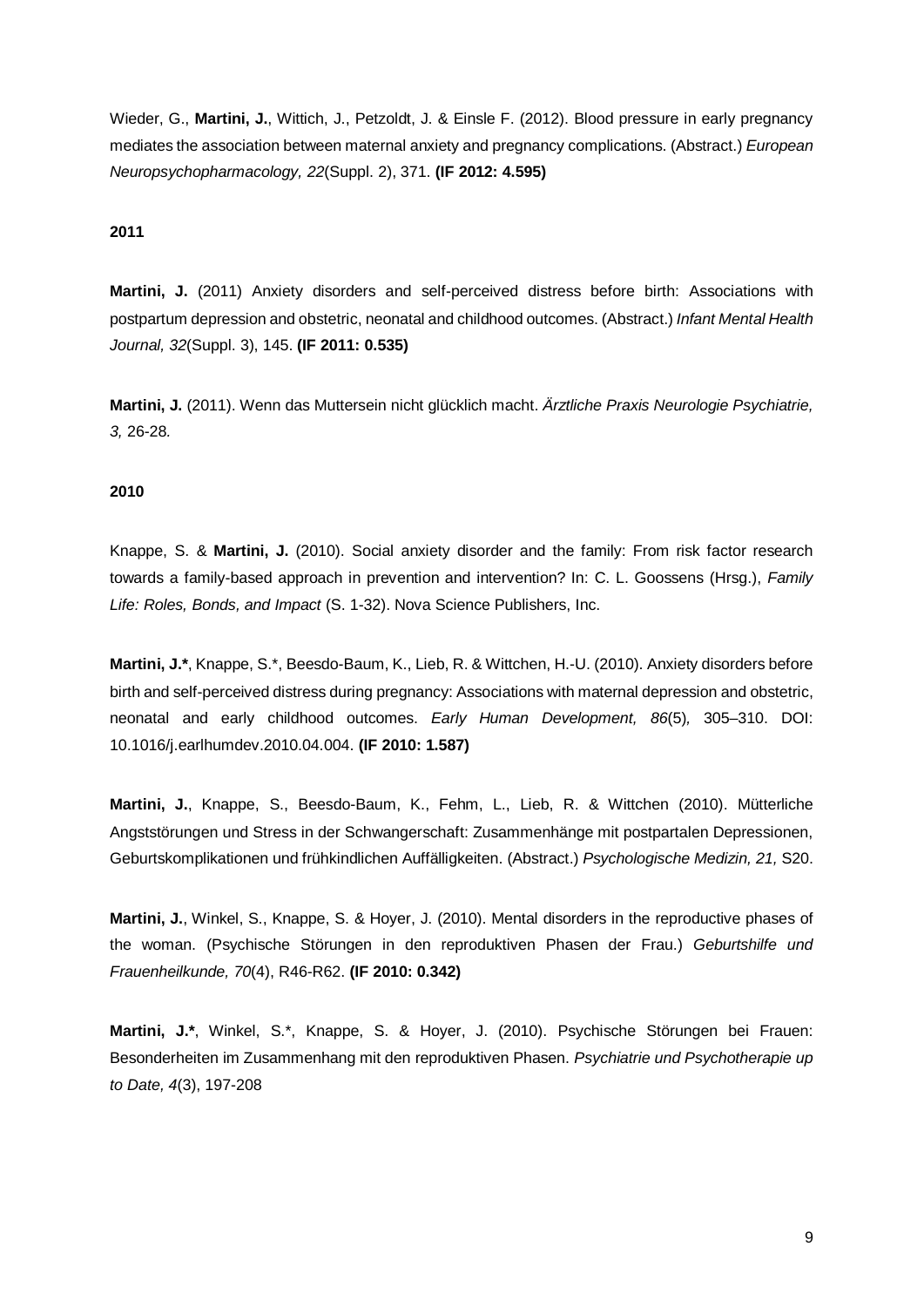## **2009**

**Martini, J.**, Wittchen, H.-U., Soares, C., Rieder, A. & Steiner, M. (2009). New women-specific diagnostic modules: The Composite International Diagnostic Interview for Women (CIDI-VENUS). *Archives of Women's Mental Health, 12*(5), 281-289. DOI: 10.1007/s00737-009-0077-2. **(IF 2009: 1.427)**

**Martini, J.**, Einbock, K., Wintermann, G.-B., Klotsche, J., Junge-Hoffmeister, J. & Hoyer, J. (2009). Die Depression-Angst-Stress-Skala für die Peripartalzeit: Ein Screeninginstrument für die Schwangerschaft und das Wochenbett. *Klinische Diagnostik und Evaluation, 4*(2), 288-309.

Rieder, A. D., Soares, C. N., Lord, C., Wittchen, H.-U., **Martini, J.** & Steiner, M. (2009). Validation of the Composite International Diagnostic Interview - for Women (CIDI-VENUS) in a perinatal psychiatric population. (Abstract.) *Biological Psychiatry, 65*(Suppl.8), S128. **(IF 2009: 8.926)**

# **2008**

**Martini, J.** & Junge-Hoffmeister, J. (2008). Investigation of Behavioral Inhibition in association with maternal psychopathology and self regulation in toddlers. (Abstract.) *International Journal of Psychology, 43*(3-4), 794. **(IF 2008: 0.833)**

**Martini, J.**, Weidner, K. & Hoyer, J. (2008). Angststörungen in der Schwangerschaft und nach der Geburt: Diagnostik und Behandlung. *Zeitschrift für Psychosomatik und Konsiliarpsychiatrie, 2*(4), 207- 215.

Steiner, M., **Martini, J.**, Rieder, A., Soares, C. N. & Wittchen, H.-U. (2008). The Composite International Diagnostic Interview - for Women (CIDI-VENUS): A pilot study. (Abstract.) *European Neuropsychopharmacology, 18*(Suppl. 4), 586. **(IF 2008: 3.661)**

Steiner, M., **Martini, J.**, Soltau, C., Rieder, A., Soares, C. N. & Wittchen, H.-U. (2008). The Composite International Diagnostic Interview - for Women (CIDI-VENUS): A pilot study. (Abstract.) *International Journal of Neuropsychopharmacology, 11*(Suppl. 1), 311. **(IF 2008: 4.378)**